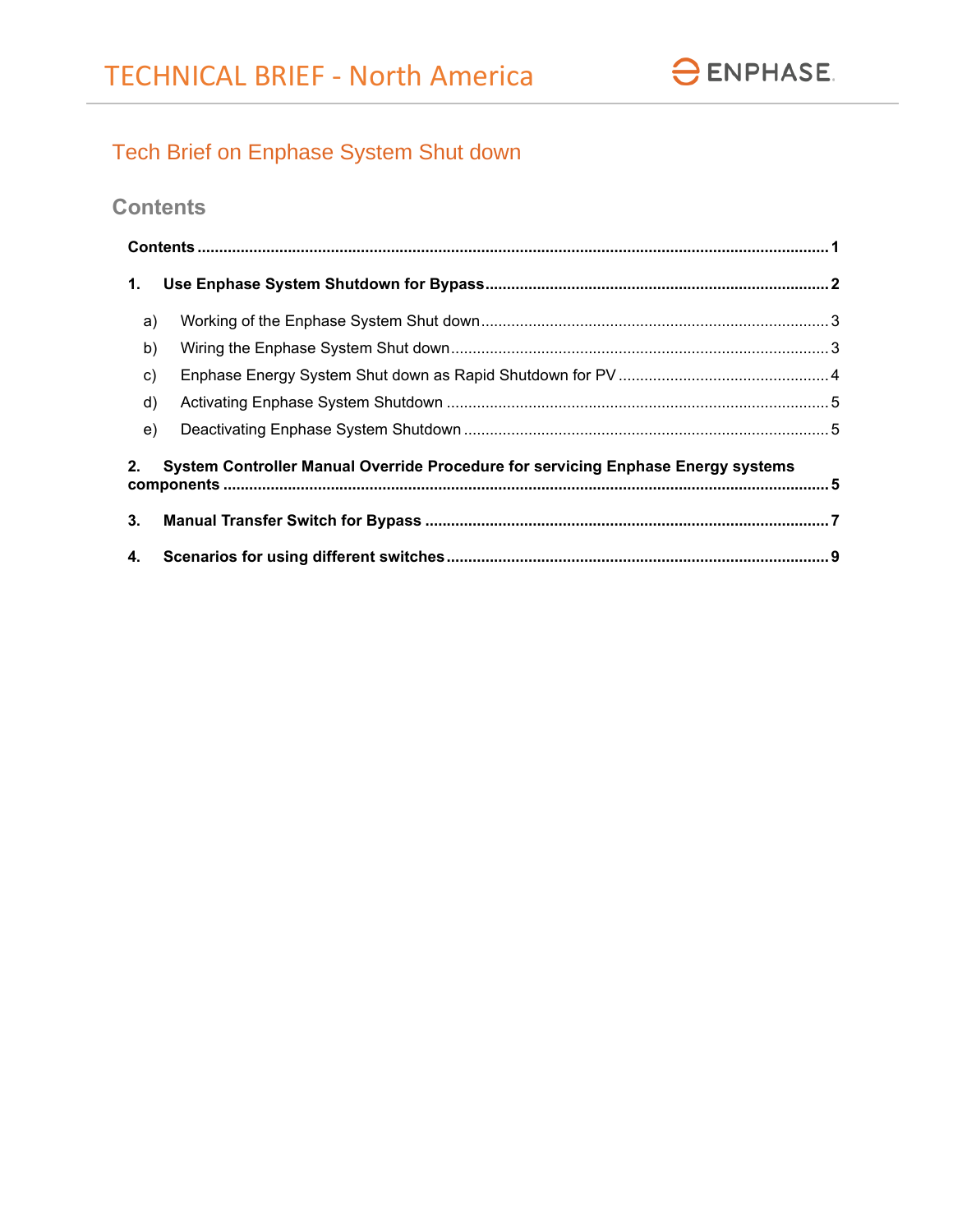**Please Note:** We recently simplified our product and services naming across the Enphase Energy System. For a quick reference chart to map old names to new, please visit [this article.](https://support.enphase.com/s/article/What-are-the-new-names-for-Enphase-products-And-why)

The intent of this article is to illustrate the different methods to override the Enphase Energy Systems. This article does not deal with the Rapid Shutdown requirements which is required by the 2014 NEC. To understand the Rapid shutdown requirement please refer to the FAQ in the Enphase webpage <https://community.enphase.com/s/article/Rapid-Shutdown-FAQs>

Manual over ride is a way of bypassing the Enphase Energy systems in order to carry out maintenance of the home, grid or to shut down the Enphase energy systems.

There are 3 ways of doing manual override supported by Enphase Energy Systems. They are

- 1. Enphase Energy System Shutdown switch for bypass
- 2. System Controller Manual over ride procedure
- 3. Manual Transfer switch for bypass.

Each of these methods are different and will not shut down the Enphase Energy Systems or the grid power. Those must be switched off separately. The Manual Override will assure that the Enphase energy systems no longer connected to the home and the home is safely connected to the grid.

Before doing any maintenance, the technicians should understand if there is power flowing in from any other systems which might be connected outside of the Enphase Energy systems and take adequate precautions for disconnecting the right circuits and wearing protective gear before starting the maintenance work.

### <span id="page-1-0"></span>**1. Use Enphase System Shutdown for Bypass**

When the Enphase storage system needs service, installer or homeowner can choose to bypass the Enphase storage system to connect the home to the grid. System shutdowns could be done in order to achieve any one of the 3 following use cases

- 1. Conduct maintenance / repair activities for the home, during which there should not be any power supply from any source (Grid/Solar/Storage/Generator)
- 2. Conduct maintenance of the grid when there should not be any back feed
- 3. Maintenance of the Enphase systems components.

The first 2 maintenance are likely to involve technicians who are not trained to operate Enphase systems. For this reason, there is a need to have a very simple, single point shut down which will be easily accessible and identifiable for  $3<sup>rd</sup>$  party technicians to use to disconnect the Enphase systems from the home and the grid. This will involve disconnecting all the energy sources and connecting the home to the grid directly.

In the current generation of the System Controller the process of shutting down the Enphase system to enable servicing has been made easier than ever before.

The System Controller will now enable wiring Enphase Energy System Shut down switch, which goes with the SKU name EP200G-NA-02-RSD which will be a single point Enphase System Shut down switch.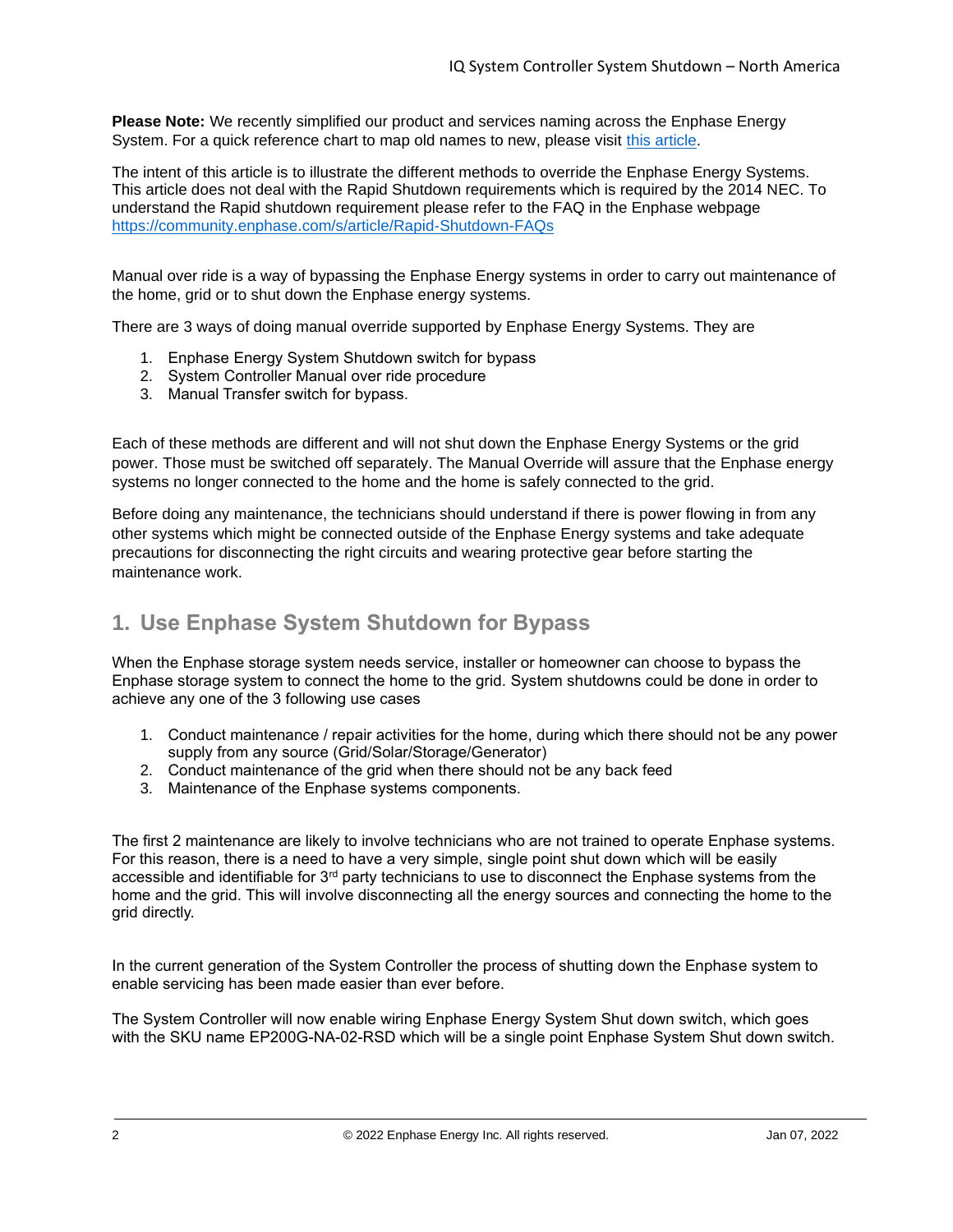### <span id="page-2-0"></span>**a) Working of the Enphase System Shut down**

The overall system layout with an Enphase Energy System Shutdown will look like below with a full home back up solution



Figure 1: Full home back up with system shut down switch

When the Enphase Energy System shutdown switch is activated, the IQ System Controller opens the relays controlling the IQ Battery, Solar, Generator, and auto transformer and only keeps the MID relay closed.

This effectively isolates the home from the Enphase Energy system and connects it directly with the grid.

#### <span id="page-2-1"></span>**b) Wiring the Enphase System Shut down**

The wiring and installation of the Enphase Energy System shutdown switch is straightforward. Upon purchasing the SKU EP200G-NA-02-RSD, the kit contains a DPST switch along with a detailed quick installation guide for wiring the switch.

The Switch needs to be wired to the NC aux contacts of the IQ system controller as indicated in figure 2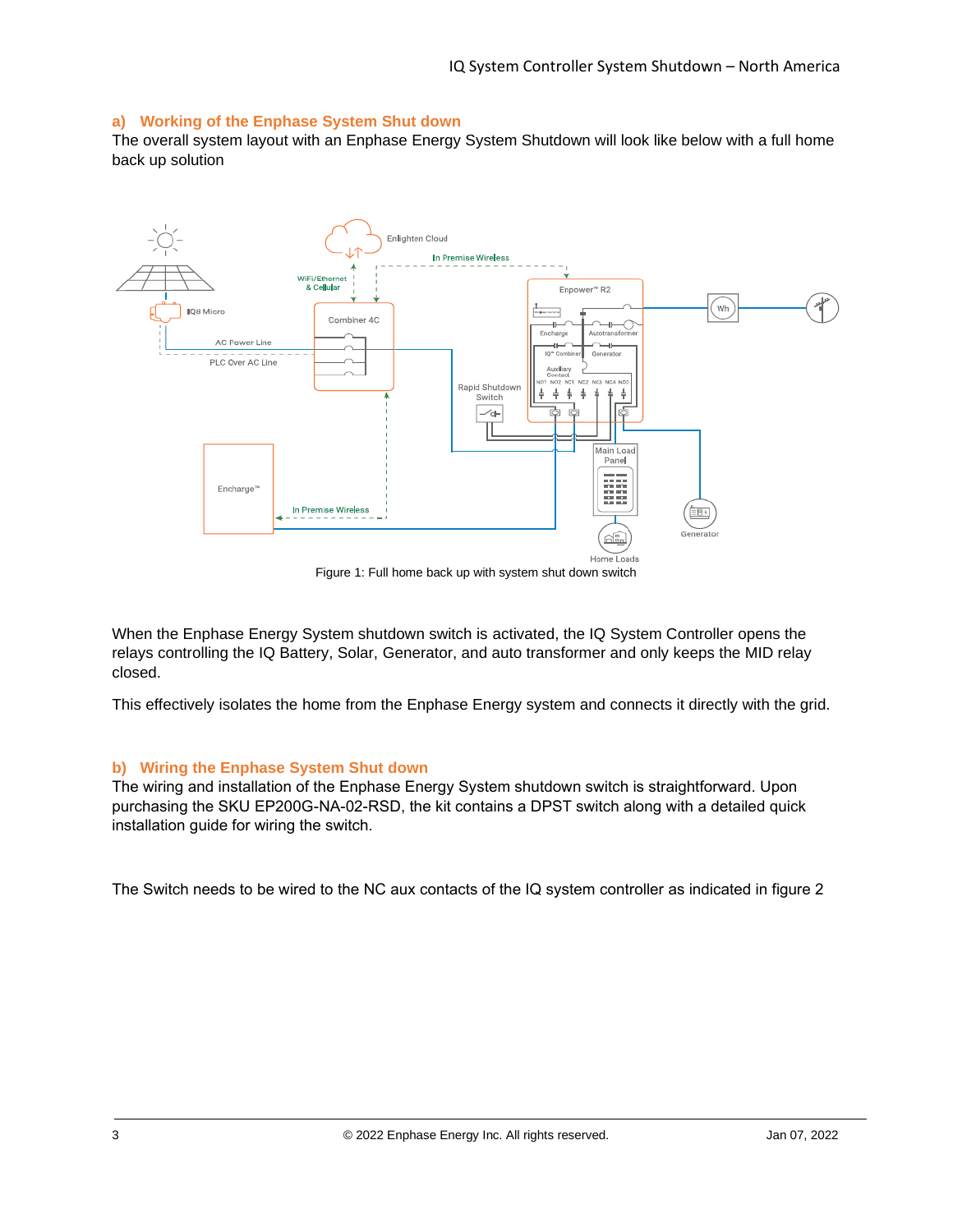

Figure 2: Wiring of Enphase Energy System Shutdown switch to NC contacts

### <span id="page-3-0"></span>**c) Enphase Energy System Shut down as Rapid Shutdown for PV**

As per the NEC requirement every PV installation should have a visible and single point of disconnection which will shut down the PV arrays and deenergize the cables to make it safe for firefighters in the event of an emergency and also to help electrical technicians to carry out maintenance activities safely.

The Enphase System Shutdown switch provides the functionality of Rapid shutdown as mandated by NEC when it is used with IQ System Controller 2 which has a IQ8 micro inverter connected to it. For more information on Rapid shutdown please refer to the Rapid Shutdown FAQ <https://community.enphase.com/s/article/Rapid-Shutdown-FAQs>

In order to help identify the Rapid Shut down switch/ Enphase Energy System Shutdown labels are provided in the SKU EP200G-NA-02-RSD. 2 labels need to be affixed and both of these need to be within 3ft (1m) from the IQ System Controller or a distance specified by the Authorities having Jurisdiction.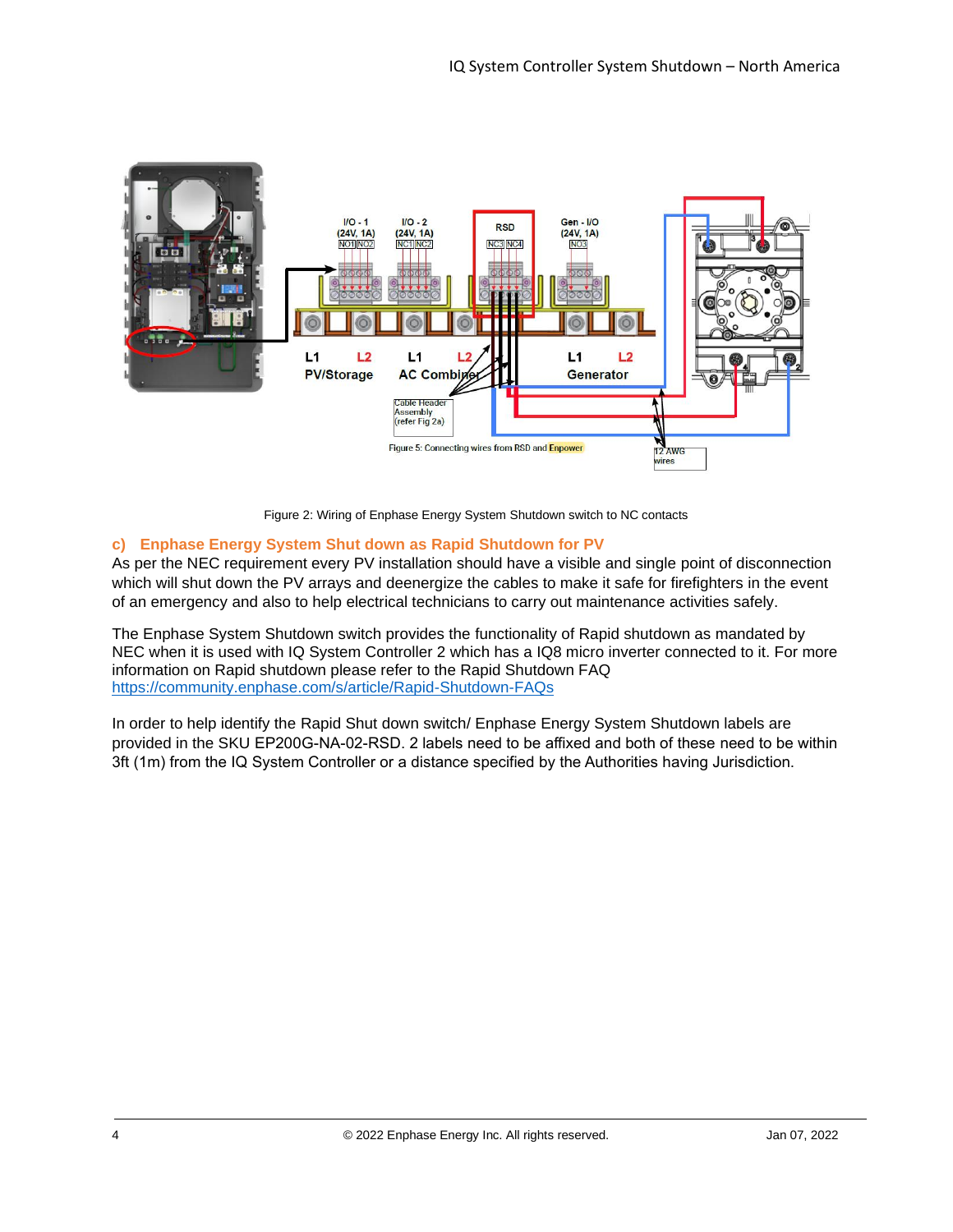### <span id="page-4-0"></span>**d) Activating Enphase System Shutdown**

The Enphase System Shutdown switch looks as shown in Figure X



By simply moving the rotary handle from ON position to OFF position the Enphase Energy System shutdown is activated. This acts as a Rapid shutdown too as mandated by the NEC standards.

Technicians also have the safety option of locking the Enphase System Shutdown switch in OFF position to ensure no one inadvertently turns the switch to ON position.

The system can be grid tied or in grid independent micro grid mode in order to activate the system shutdown.

#### <span id="page-4-1"></span>**e) Deactivating Enphase System Shutdown**

On completion of the maintenance the technicians need to bring the Enphase System Shutdown switch back to the ON position.

On deactivation of the Enphase Energy System shutdown the System Controller tries to connect to the main grid and if the main grid is absent then it will initiate necessary steps in order to form a microgrid from the Enphase Energy System products, if it is applicable or from the Generator if it is present.

### <span id="page-4-2"></span>**2. System Controller Manual Override Procedure for servicing Enphase Energy systems components**

The Enphase Energy system shutdown activation is adequate to isolate the Enphase Energy systems from the grid and the home.

In order to do maintenance of the Enphase products (IQ System Controller, IQ Battery and IQ Combiner) this step will not be adequate. To completely de-energize the Enphase products there are a few more steps which will be needed. These steps are to be performed by an Enphase Trained Technician only.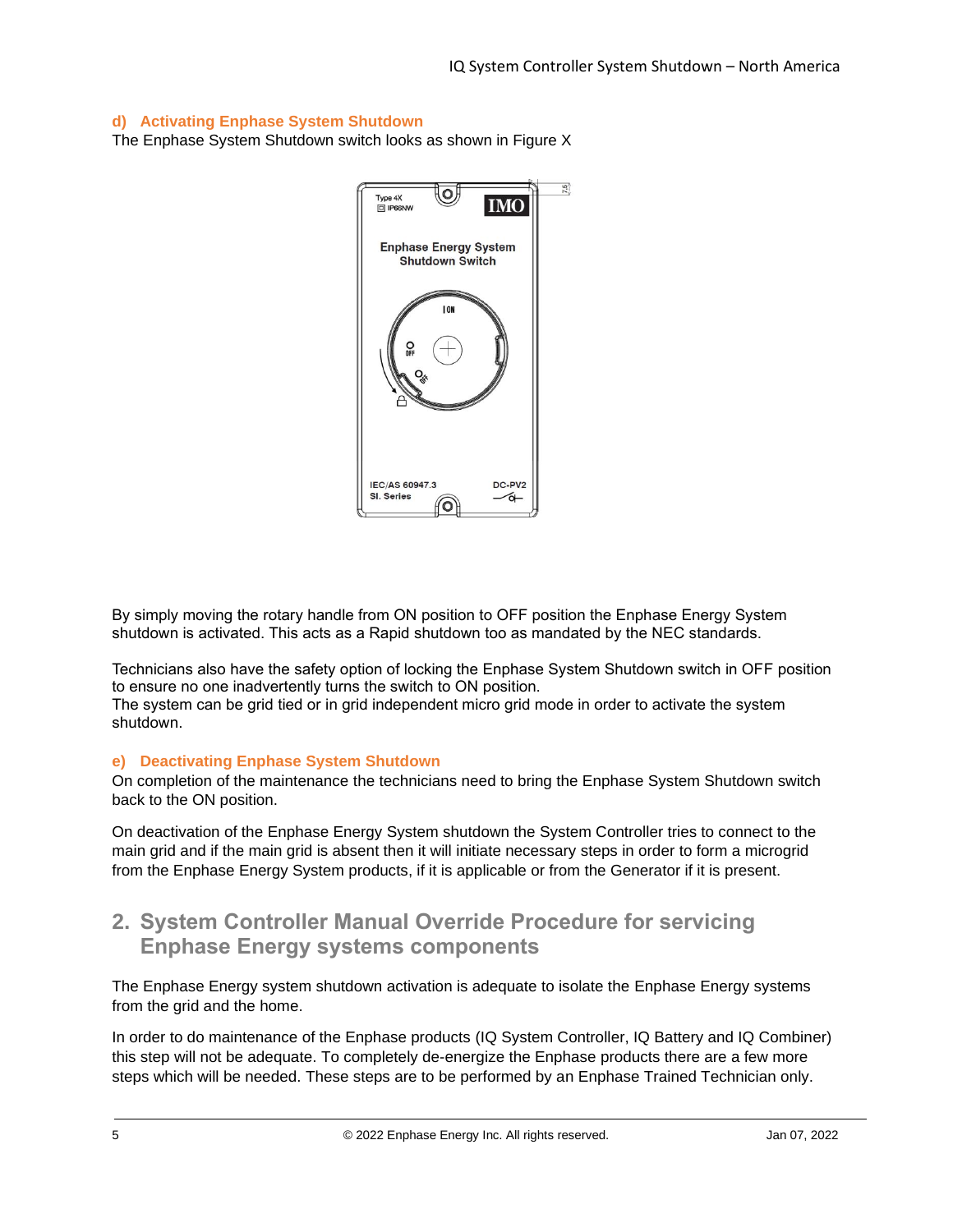When the Enphase storage system needs service, installer or homeowner can choose to bypass the Enphase storage system to connect the home to the grid. The current method of bypassing the Enphase storage system consists of a few steps, including opening of all the breakers in the IQ System Controller smart switch, turning off the DC switch on the IQ Battery units, disabling generator – if applicable, turning the "manual override" toggle in IQ System Controller, and closing back all breakers.

Refer to the label below for the complete instructions on how to initiate manual override and how to exist manual override. We recommend that you download the label from [this link](https://enphase.com/en-us/support/enpower-mor-label) and apply to the IQ System Controller deadfront, above the manual override section. Please note there are separate manual over ride instructions for System Controller 1 and 2.

The process for Manual over ride with System Controller 1 (Enpower R1) can be found in the image below,

| <b>Manual Override Instructions:</b><br>Contact Enphase customer support at (877) 797-4743 and confirm before following instructions below.                                                                                                                                                                                                                                                                                                                                                                                                                                                                                                                                                                                                                                                                                                                             |                                            |  |  |  |  |
|-------------------------------------------------------------------------------------------------------------------------------------------------------------------------------------------------------------------------------------------------------------------------------------------------------------------------------------------------------------------------------------------------------------------------------------------------------------------------------------------------------------------------------------------------------------------------------------------------------------------------------------------------------------------------------------------------------------------------------------------------------------------------------------------------------------------------------------------------------------------------|--------------------------------------------|--|--|--|--|
| Steps for Initiating Manual Override (Tied to Grid)<br>1. OPEN the breakers for Encharge, Mains, and Auto Transformer in Enpower (The mains breaker could be located inside the main service panel).<br>Note: No need to open PV combiner and load side breaker inside Enpower.<br>2. Turn OFF all Encharge units by turning OFF the DC switches on each Encharge base unit.<br>3. Disable the generator. Turn off generator output breaker inside the generator. Ensure your generator is turned off.<br>4. Wait for 2 minutes.<br>5. Remove the sticker from the manual override section of the Enpower. Use a Philips head screwdriver to remove the screw on the plastic cover.<br>Then remove the plastic cover to make the small manual override toggle visible.<br>6. Turn the toggle to the left to manually CLOSE the MID relay.<br>7. CLOSE the mains breaker |                                            |  |  |  |  |
| The Enpower system is now in manual override mode and grid tied.                                                                                                                                                                                                                                                                                                                                                                                                                                                                                                                                                                                                                                                                                                                                                                                                        |                                            |  |  |  |  |
| <b>Steps for Exiting Manual Override:</b><br>1. OPEN the breakers for Encharge, Mains, and Auto Transformer in Enpower.<br>2. Turn OFF all Encharge units by turning OFF their DC switches.<br>3. Wait for 2 minutes<br>4. Turn the manual override toggle to the right to manually OPEN the MID relay.<br>5. CLOSE all the breakers in sequence:<br>a. NFT breaker inside Enpower<br>b. Mains breaker (In Enpower or main panel)<br>c. Encharge breaker inside Enpower<br>6. Turn ON all Encharge units by turning ON their DC switches.                                                                                                                                                                                                                                                                                                                               | Scan QR code to view<br>instruction videos |  |  |  |  |
| The Enpower system is now no longer in manual override mode and is fully fuctional.                                                                                                                                                                                                                                                                                                                                                                                                                                                                                                                                                                                                                                                                                                                                                                                     |                                            |  |  |  |  |

### The steps for initiating Manual override for System Controller 2 (Enpower R2) can be found in the image below.

**Manual Override Instructions:** Contact Enphase customer support at (877) 797-4743 and confirm before following instructions below. Steps for Initiating Manual Override (Tied to Grid) 1. Put the remote rapid shutdown switch to OFF state. 2. OPEN the breakers for PV, Encharge, Generator, and NFT in Enpower. 3. OPEN the cover of the manual override switch in Enpower, and turn the manual override toggle to the LEFT to manually CLOSE the MID relay. The Enpower system is now in manual override and grid only mode. **Steps for Exiting Manual Override:** 1. Put the remote rapid shutdown switch to ON state. 2. Turn the manual override toggle in Enpower to the RIGHT to manually OPEN the MID relay. 3. CLOSE the PV, Encharge, Generator, and NFT breakers in Enpower. The Enpower system is now no longer in manual override mode and is fully fuctional.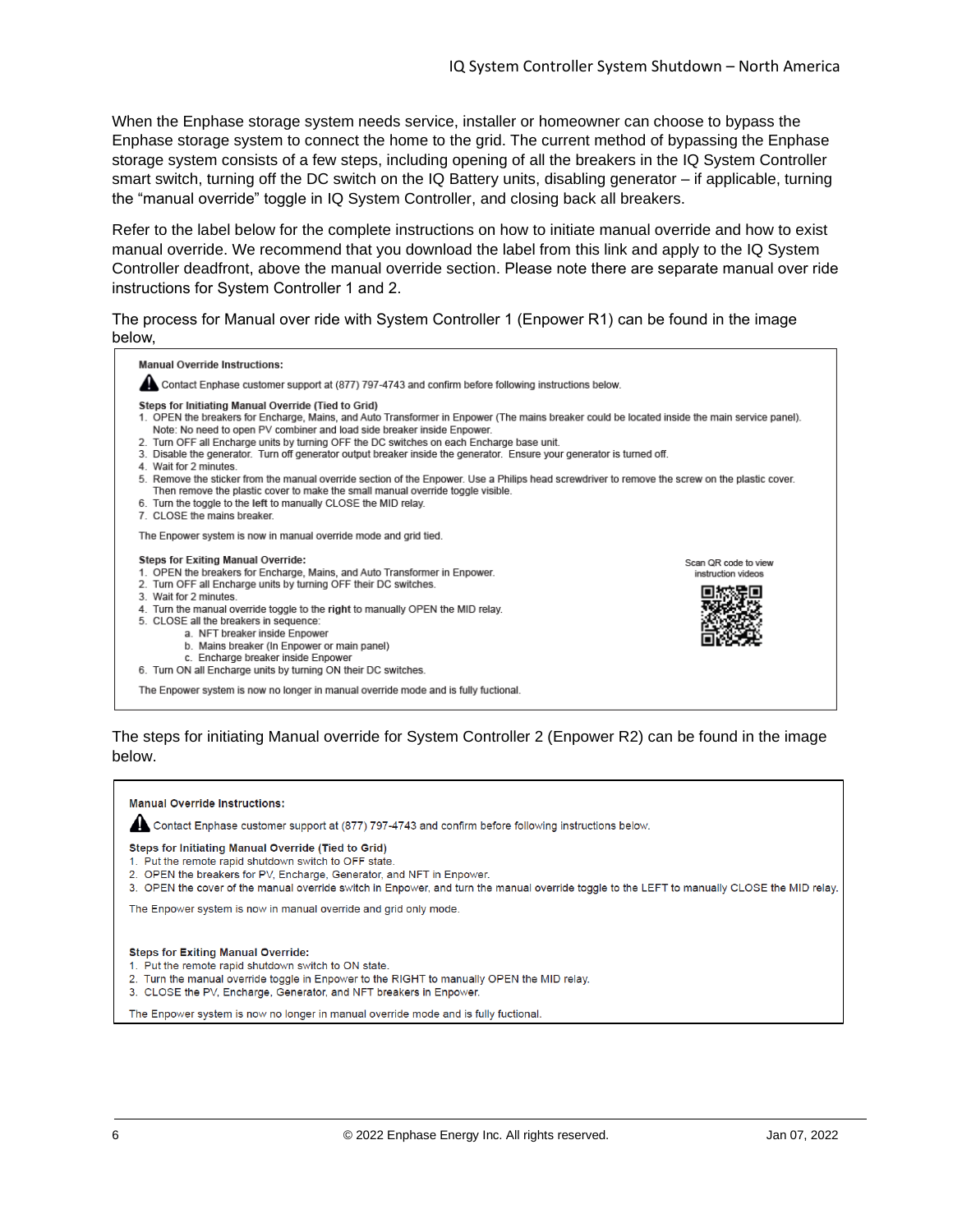## <span id="page-6-0"></span>**3. Manual Transfer Switch for Bypass**

Some homeowners and installers may find this manual override sequence too complicated and cumbersome. We are working on simplifying this process on next generation of our IQ System Controller smart switch that is currently under development.

If installer wants a one-step manual override to connect home to grid with the existing ie., 1st revision of the IQ System Controller smart switch, a manual transfer switch can be used as a bypass for IQ System Controller. Manual transfer switches occupy a large amount of space physically, but they offer a single step electrical bypass procedure. The manual transfer switch is installed on the load side of IQ System Controller; it allows the backed-up loads power supply to be switched between the IQ System Controller's load lugs/breaker and the direct supply from the grid. Since the manual transfer switch ensures that the power is only available to the backed-up loads via a single current path, there are no parallel current paths in the system that would violate code requirements.

With the manual transfer switch, there is no need to perform any other steps to turn off IQ Battery or IQ System Controller. The installer or homeowner needs to simply move the lever of the manual transfer switch to the position that connects the backed-up loads to the grid while breaking the current path from backed-up loads to IQ System Controller. Note that IQ System Controller is still connected to the utility grid hence the IQ System Controller stays powered, even though from the perspective of the homeowner the IQ System Controller and therefore the Enphase storage system have been bypassed.

As shown in the diagrams below, in the Normal mode, the manual transfer switch has IQ System Controller connected to the main or sub panel. When IQ System Controller needs service (Override mode), homeowner can turn the manual transfer switch to connect the grid to the main or sub panel.



### **Normal mode:**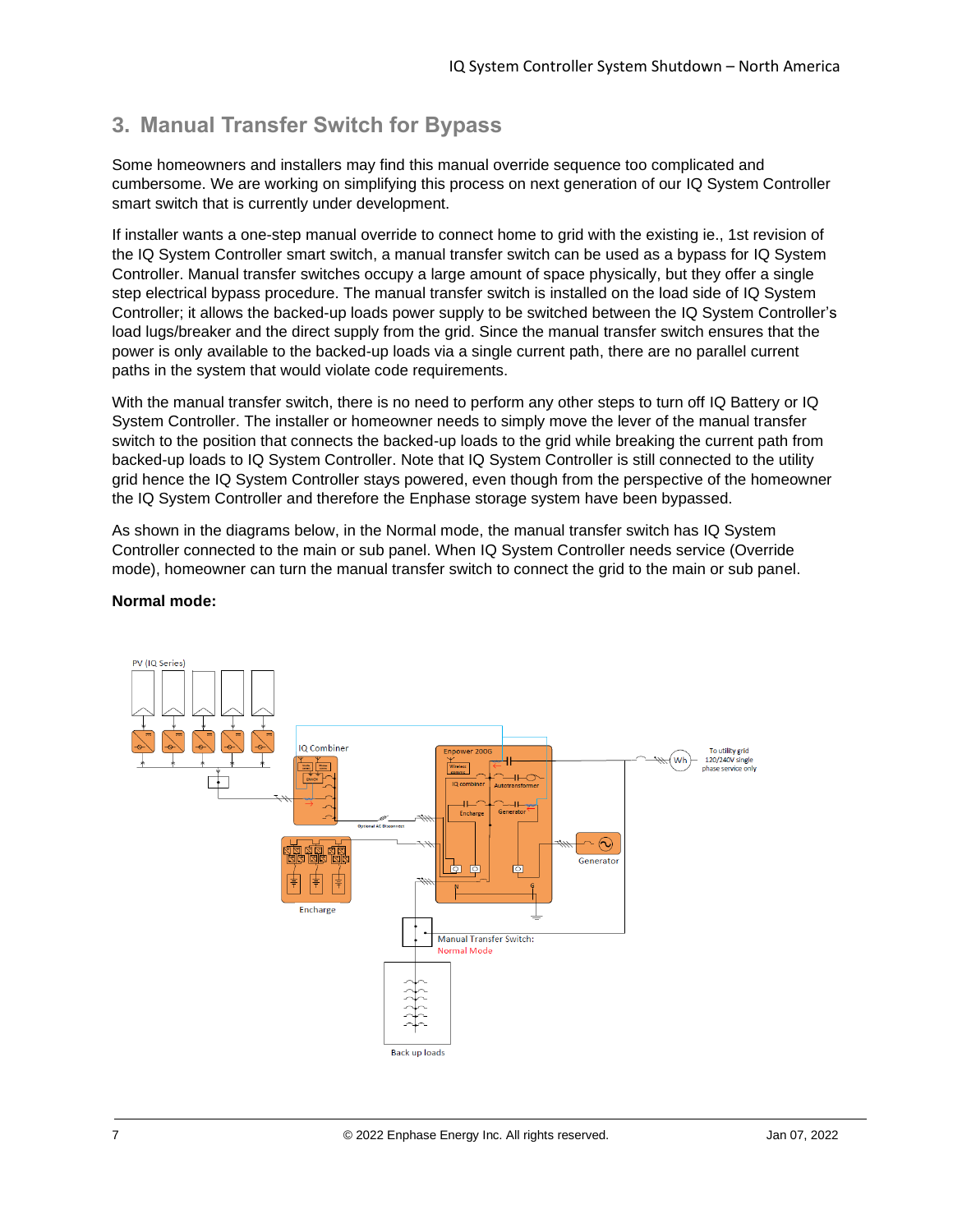### **Override mode:**



Enphase recommends a list of manual transfer switches. The 200A options are shown in the image below.